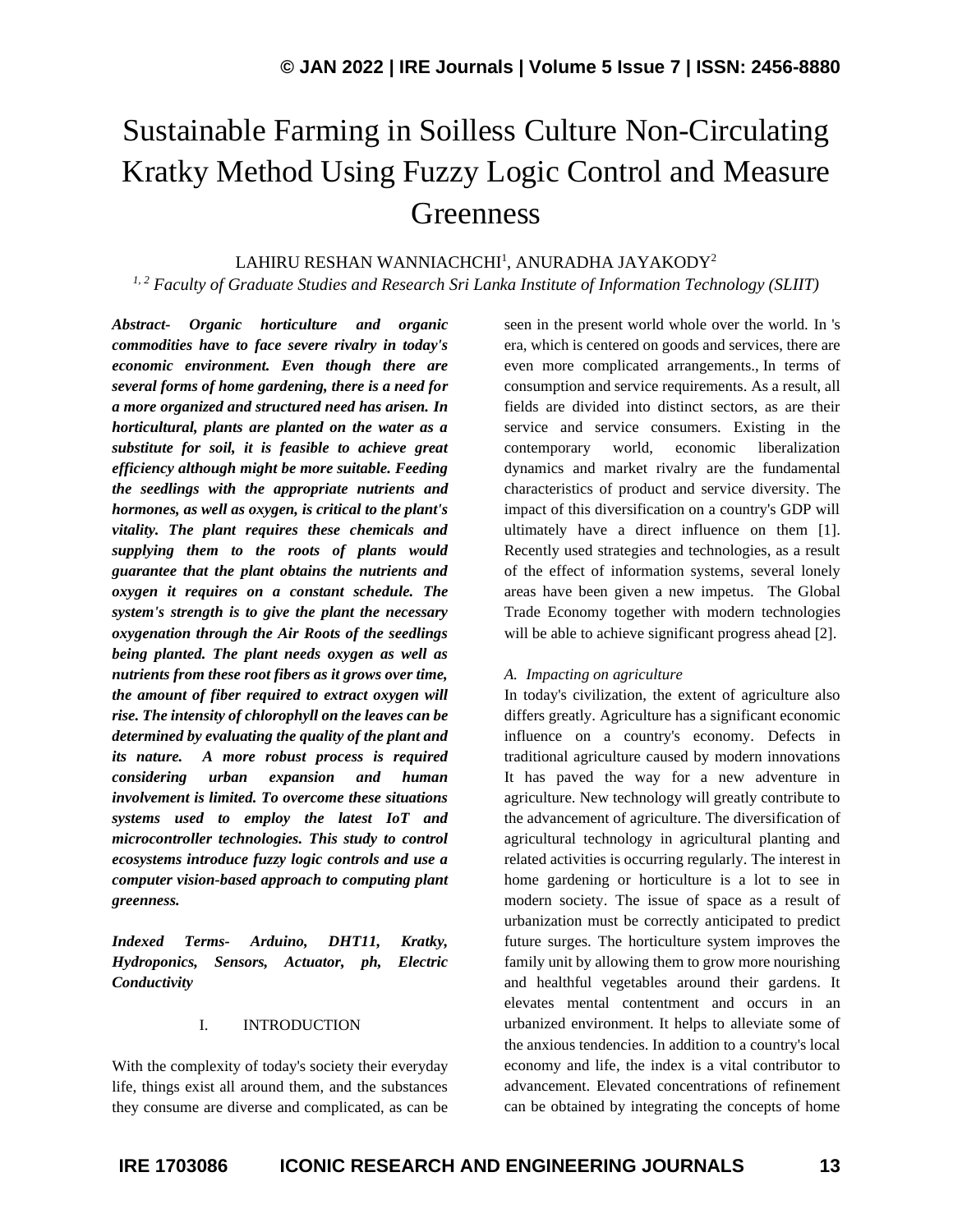gardening with current technologies remotely yet in less human intervention.

# *B. Environment impact*

Not only that, but in the case of large-scale processing of plants that grow on the soil but the required cultivated lands area impacted, soil erosion can occur due to the rapid growth of land areas toxic chemicals also add to the water consumed, potentially causing the soil to have become infertile, and the toxic chemicals that contribute to the clean water consumed by humans have a serious impact on health [3]. Longterm exposure of these deleterious chemicals to the soil renders the soil infertile and reduces the efficacy of plant metabolism owing to the loss of soil-friendly microorganisms and bacteria.

As a result of the aforementioned, the fundamental goal of this research is to create a more productive system. To attain those goals, the applicability of new technologies is being evaluated. These observations are being made with an Arduino device. by a microcontroller device used to the plant it significant towards this investigation, and it regulates the changes that take place throughout the ecosystem. The ph levels and the electric conductivity of the dissolved by the Kratky system regularly adjust this microcontroller. Eventually, the information captured by the microcontroller system will be monitored towards the study. This system continually monitors the plant's environment, which aids in the regulation of the plant's photosynthesis system. The electric conductivity meter, pH meter, temperature meter, and humidity sensors are used in this investigation. Fuzzy logic is used to compute data acquired in conjunction with these sensors. The degree of actuator start time is defined by the calculation of data provided via fuzzy logic. Through the microcontroller unit, fuzzy logic evaluates and delivers fuzzified inputs and outputs. The resultant outcome is frequently comparable to the pH value. Divide the pH value from 1 to 14 to get acidity ph 1-6, neutral ph 6-7.5, and alkaline ph 7.5-14 [4]. If the quantity of acid in the solution is significant increases, the system is it be prepared using a pH increasing solution added to the container. The device also applies a pH balancing substance when the amount of liquid alkaline is raised. As the value of electric conductivity increases, we can see that the quantity of ions present in the solution is imbalanced. As mentioned above, the Kratky method specialty here is short-term, less costly, and more effective under limited conditions can be grown. The abovementioned stability is mostly owing to the plant's continual influx of plant oxygen as well as other roots to that there will be a high level of equilibrium.

# *C. Proposed solution using Kratky method*

The purpose is to produce short-term crops in the soil as well as an alternative growing medium is considered [5]. The distinctiveness of hydroponics systems in terms of the nutritional requirements of transplanted plants Directly from the plant, root hairs can be obtained. Kratky's approach may be emphasized as the most successful in this regard and as a means of producing higher yields in a shorter time frame[6]. The specialty of the Kratky method is that not only the nutritional demands of seedlings but also the necessary oxygen, are set to be assimilated by the roots of plants. An air root system is created by the system. After the solution reaches equilibrium volume, the number of Air Roots in this system rises with time. This unique air root system gives the plant the nutrients it requires more efficiently than any other plant, along with oxygenation. Photosynthesis, which influences the greenish color of seedlings, therefore receives more oxygen and nutrients via this root system, which is very conducive to activities in the plant's metabolism. However, in the conventional agriculture technique, a plant that grows throughout the soil medium is provided a lot of moisture along with nourishment, which is not always accessible on a plant via the root system. This deficiency is visible using both the novel technique and the conventional method.

In this study, four samples will be utilized for observation, and each sample is distinct from the others, and external influences will be presented differently. However, the findings for this study'scontrolled experiment come from a plant grown on the soil surface under normal conditions. These strategies can be used to assess the benefits and drawbacks of incorporating new technologies for usage in the future world. The first specimen investigation utilized was a self-controlled microcontrollers system for horticulture. This provides the plants with the right atmosphere it requires to operate during their life span. Second, the observation samples are only collected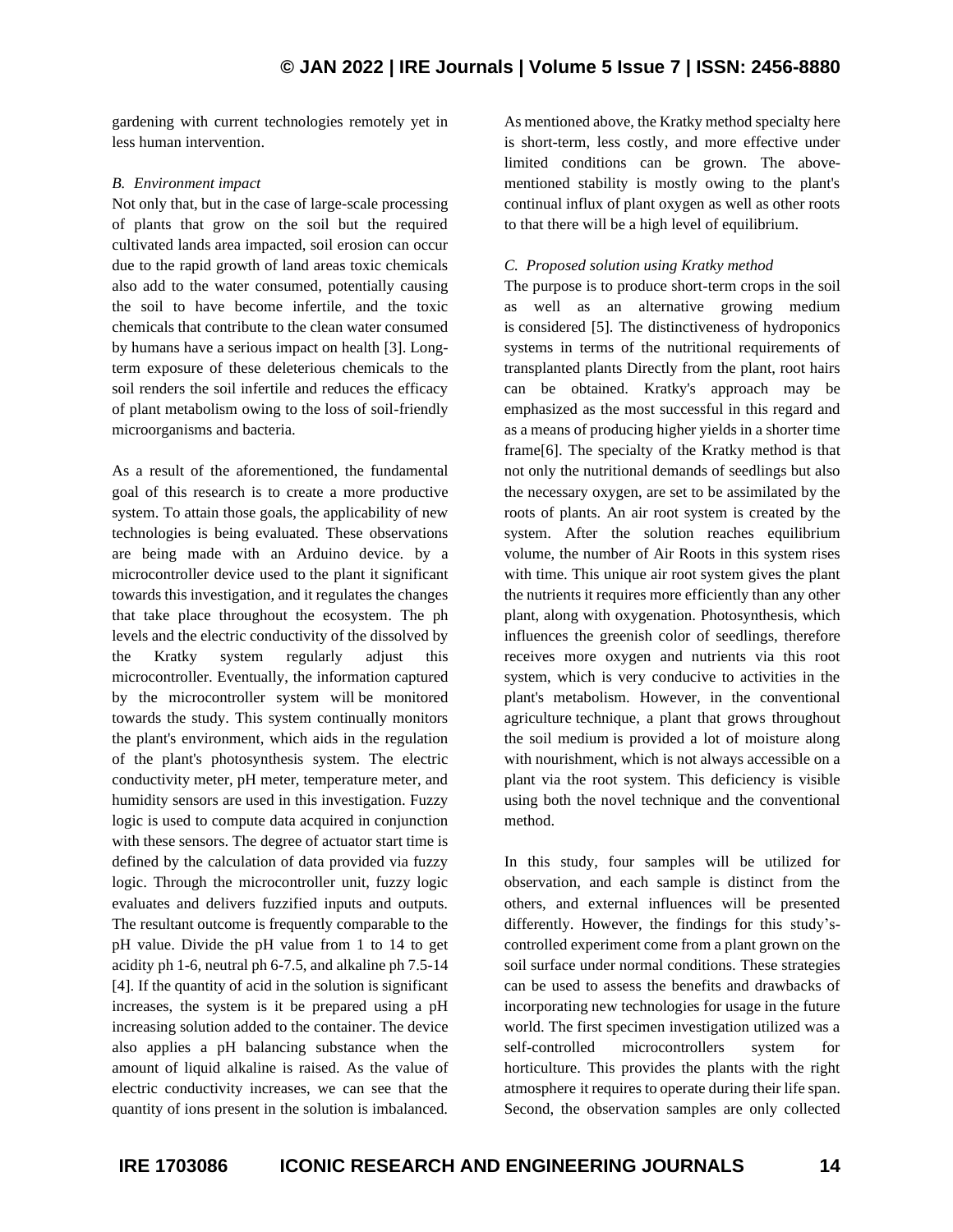once every 48 hours. This indicates that the second sample used does not receive continual attention, regardless of how relevant it is. The plant received for the third sample has no external factors that it regulates. It emphasizes the importance of the study representing the first instance in the Kratky method in this case.

The distinctiveness of the three systems listed above differs from one another. The observation gained in those four systems shows that the most deviant findings are taken. These findings may be derived from the characteristics of the plants in specimens. Calculate the chlorophyll level of the plant regularly by checking its greenness level in each sample. The root system of the plant can monitor the health of the plant. The size and number of leaves on the plant can also be used to track the plant's growth.

# II. LITERATURE REVIEW

The research was done to adjust the values of Electric Conductivity and pH levels in hydroponics plantations [7]. The recommended approach was tested also with cultivation in the test hydroponics nursery. The link between EC and pH with the hydroponic growing medium is being studied. The connection mathematical Practice problems indeed provided for variable modification utilizing linear approach model with the EC and pH values. Had discovered the aqua fortis (HNO3) employed in the pH regulate method affects the EC value. The plant nutrient management system is made up of the following parts. PH increases for one, then decrease for the next, and the third one is the same done for EC. The system built throughout this research employs pH and EC sensors that link to a computing device and can show statistics on the loT method. The fuzzy inference system application is used to operate and manage a method by using particular situations. To investigate seedling absorption of nutrients. To implement fuzzy rules, identify the parameters engaged to be described. There is an equal portion to model in this scenario. pH and EC are process variables. in 4 testing samples are the system that will give. It uses a process model to complete in the ambiguous set supplied by the inclusion exponential reason. The goal of fuzzified is to obtain an insert. Determine the similarity score for each of the reasons for the two inputs. The

translational number of PH acids is divided into two parts lower and higher. Set the value of every rule fuzzy in the result field. To test the tree style of modification. Directly perform Test 1 To only seeding do you need to make an EC modification. Test 2 Only change the PH directly for seeding. Study 3 involves adjusting the EC and the pH at the same time. Again, for based on the fuzzy reasoning described in this paper, this technique employs that both the EC formula and the pH formula. The research employed hydroponic conservatories seeded using DRFT Technique, which was devised to fit the Thailand environment by enhancing oxygen movement and seedlings nutrition supply. The system's version of the fuzzy inference system method can modify pH and EC. These studies revealed that such a fuzzy set theory using 12 principles may manage a variable to its finest by selecting whether to switch alternatives. The effectiveness of such a fuzzy inference approach for nutrition modification is conducted to evaluate the production of two usual procedures used as benchmark datasets. Every product's effectiveness is determined by the number of fertilizers added to the mixer, which changes both PH and EC readings. Management of the approach by an untrained producer with no fundamental understanding of agriculture. Supervision of products by a professional that knows chemical and agricultural concepts. The test results reveal that by altering the nutrition in the same environment, the PH and EC values change over time. Depending upon that test, putting alkali toward a holding tank containing 120 liters may raise its acidity to 0.5, and introducing 5 ml a pH lowering fluid could lower the pH to 0.1, although putting 50 ml of a solution may raise the EC. This operation supply acidic or alkali is needed, and indeed the EC parameter is also needed. All classic controllers take roughly it given time regulate the liquid in the appropriate pH value. Its fuzzy controller likewise produces great results for the appropriate EC spectrum. It may be stated using a fuzzy controller can minimize skills and labor for fertilizing. The fuzzy set theory could be modified the quickest. A much less moment phase reduces the quantity of material utilized, which can cut the number of nutritional solutions by nearly two-fold. This study presents the notion of horticultural management through the use of an intelligent system. Its fuzzy control is employed inside the pH and EC judgment processes, which works well enough for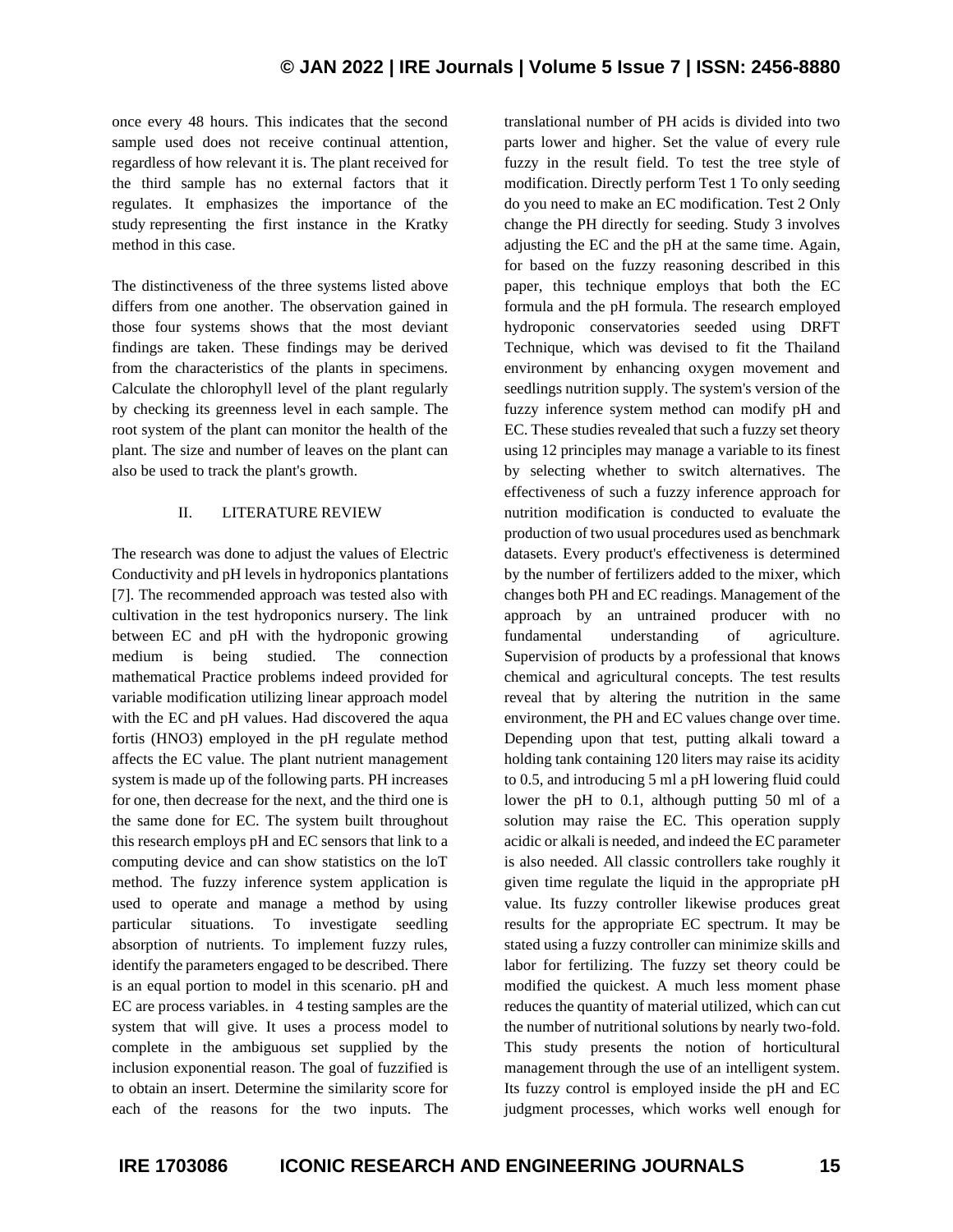people. These findings indicate that using a fuzzy controller could improve the overall regulation of fertilizer addition to seedlings. Decreases the quantity of liquid fertilizer used and the quantity of labor required. As a result, the device may be utilized for full horticultural management. That is the investigation of the said scope of managing the quantity of water that is suited one per plant that will be the focus of study. Furthermore, research into using the method to manage the population increase and the effect of an operation is continuing.

# III. METHODOLOGY

This study's purpose is to how beneficial it is by combining the Kratky technique with IoT technology. As a result, because four specimens were utilized in this investigation, the fourth specimen was designated as the controlling sample. The study based on the research question is the Kratky method in hydroponics using IOT technology, rather than a plant that is normally planted in soil. This research is centered on the ability to plant more fruitful plants despite today's restricted land due to rapid urbanization. The findings made as a consequence of these investigations are utilized to simulate a variety of ways. To get the conclusions, basic primary data is combined with secondary data. Primary data as PH, electric conductivity, and average greenness measurements are obtained.



Fig.1. Flow of the Fuzzy and Greenness.

#### *A. Measure plant greenness*

As secondary data amount of the leaves, the weight of the roots, and the intensity of greenness of each plant are utilized to determine the plant's quality. The method used to derive the plant's green color performs multiple computations on the image it produces. It separates the RGB values and then splits the green color obtained above by the pixel in the frame to get the mean value of greens. Simultaneously, the fuzzy expert system estimates the pH of the motor about the operation time.



Fig.2. Layers of the system.

# *B. Controlling ph and electric conductivity*

The Kratky approach applied in this research is what makes it so effective. The grown successfully quicker than the plant because it consumes the nutrients it requires by roots and frequently oxygenation by special Air Roots. It is also simple to combine the cutting-edge Internet of things (IoT with microcontrollers). A plant is grown as a controller sample on the soil surface under ordinary environmental circumstances to calculate the system's validity and reliability. As an independent variable, pH and electric conductivity are both considered. To perform the final analysis, the method incorporates primary data obtained from samples collected from all four experiments. The plant obtains the nourishment it would need mostly through the roots under the hydroponics technique. As a result, the study has taken initiatives to minimize difficulties absorption into the root hairs of the system used in the study. Because the four specimens utilized in the investigation were positioned at small distances, it was hypothesized that the external factors in the environment would not vary. It was also considered that the four plants created their micro-ecosystem.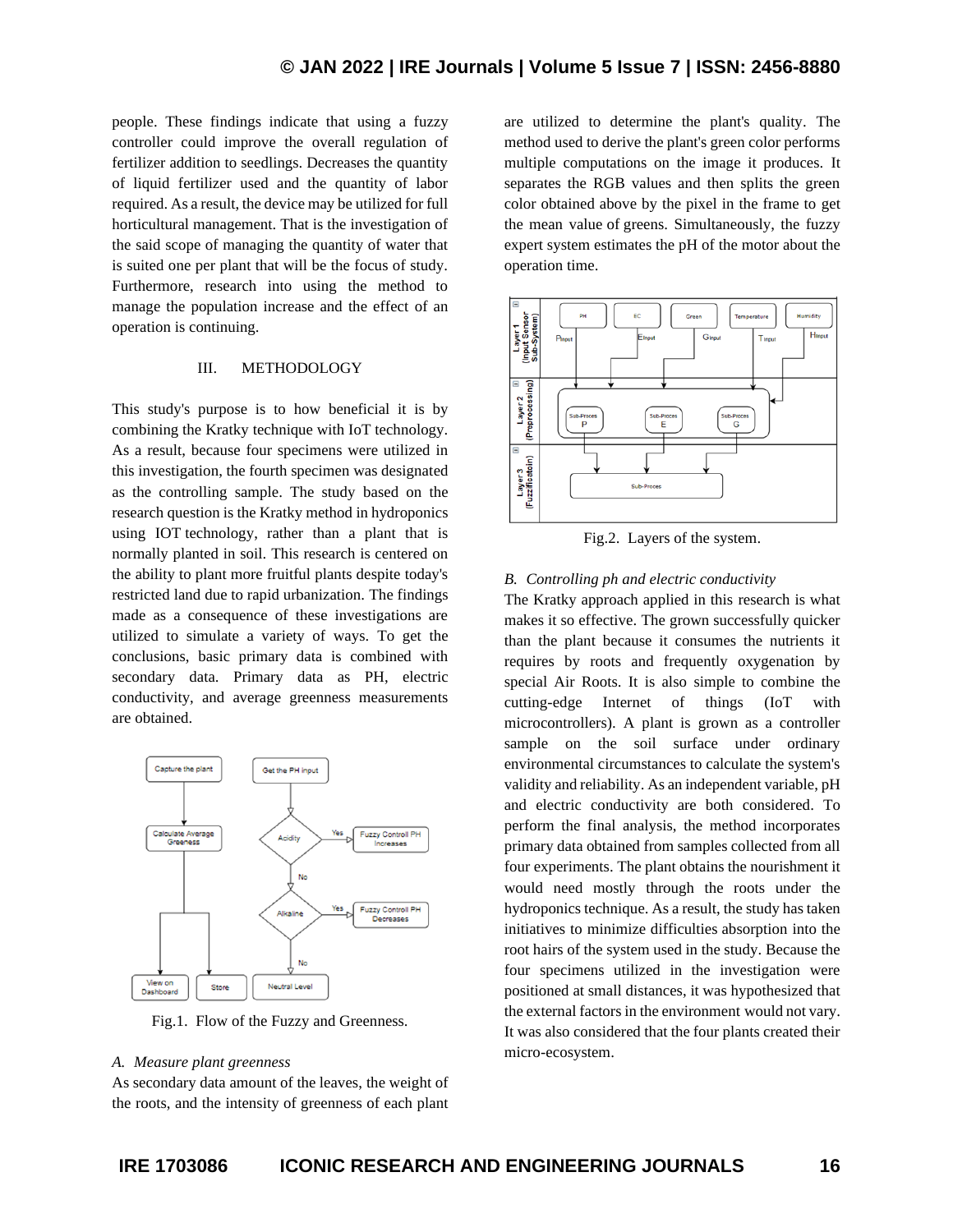Every twelve hours, the first sample's measurement is obtained. Every two days, the second sample is gathered. The third sample assumed that the system remained unchanged.



A microcontroller system was used to carry out the research. A PH sensor, an electric conductivity sensor, a temperature and humidity sensor, and a camera module were utilized to collect data. To control the first sample study, two submersible water pumps, a servo motor, a relay switch, and DC power are used. The first system uses fuzzy logic implemented to control throughout. Furthermore, since this study was performed on a premise, initiatives have been introduced to provide a consistent supply of light level to the plants.



Fig.4. Implemented physical system.

As it is retrieved, the data necessary to analyze it is saved in storage. The data obtained in the research was subsequently processed in several ways. It was discovered that the data gathered had been destroyed for a variety of reasons. As the quantity of data destroyed lowers, the value was determined by other statistics. Also, the magnitude of the values provided by the fuzzy logic system is approximated to the nearest degree of the truth as a motor operating time. All across the particular research, Excel is utilized to evaluate data. The study did not use methods such as the NFT, Drip irrigation, Aquaponics that uses hydroponics technology Kratky method [8]. The Kratky approach is used to make things easier and

convenient in a short amount of time. The influence of hydroponics Kratky method on reducing the complexity of food cultivation with people's busyness soon. This study's plants should be suited for shortterm cropping. The seeds of the green cabbage plant were selected for this experiment because they can be tested quickly.

#### IV. RESULTS AND DISCUSSION

The investigation was carried out in a certain time frame, which was followed by observations made seven weeks later. This system will capture plants' average greenness and provide a basic idea about plant health. Only minor variations in pH and electric conductivity values were recorded throughout the study.



Fig.5. Sample A, PH, and Electric Conductivity.

According to the results of a study, the first sample demonstrated a high grade of the planted plant. The chlorophyll component, which intensity the plant's green color, was likewise significantly high in the initial specimen. According to an initial research question based on the research, it is hypothesized that these Kratky methods will result in a high-producing plant.